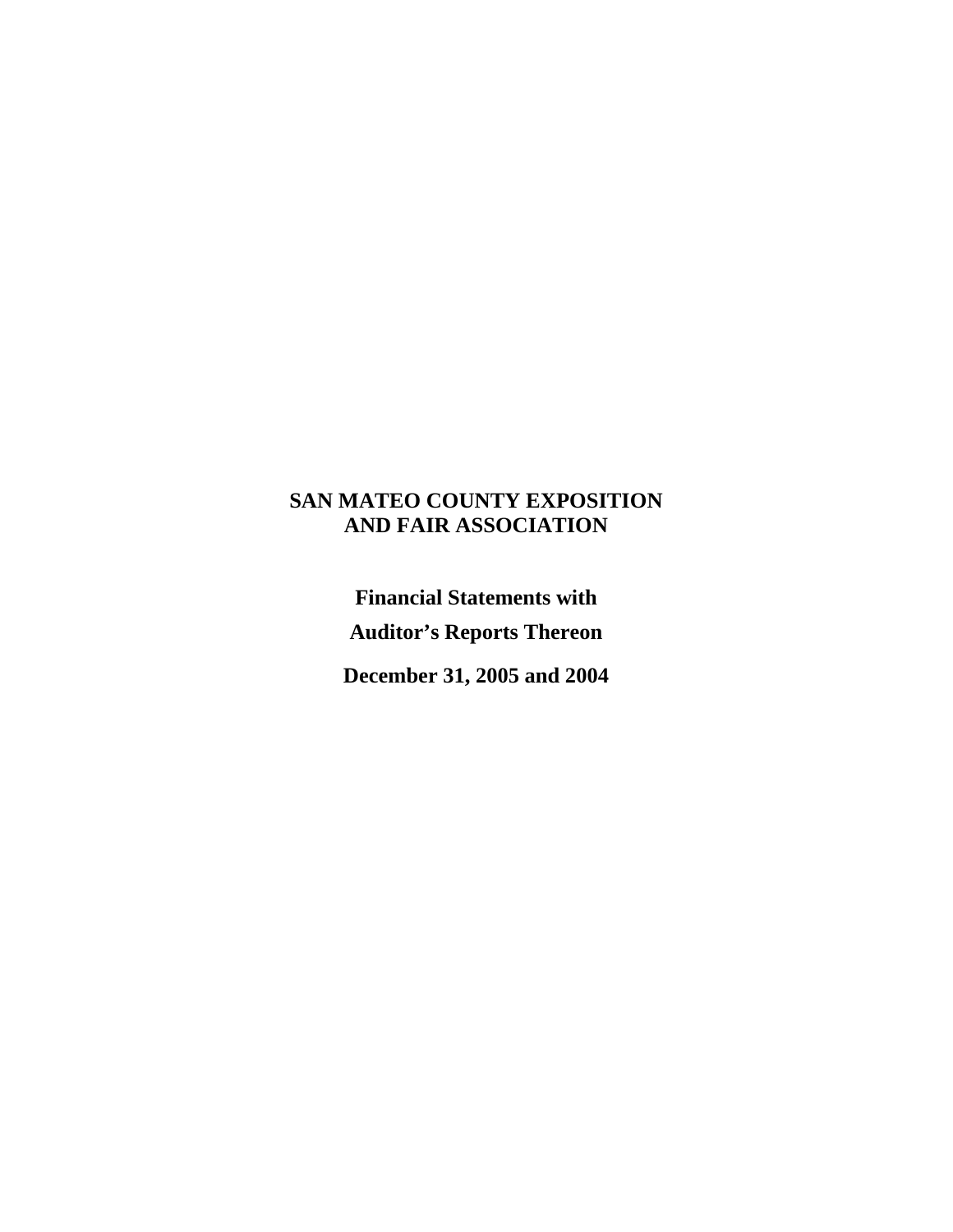# **SAN MATEO COUNTY EXPOSITION AND FAIR ASSOCIATION**

# **December 31, 2005 and 2004**

# TABLE OF CONTENTS

|                                                                                                                                                                                                                                | $1 - 2$ |
|--------------------------------------------------------------------------------------------------------------------------------------------------------------------------------------------------------------------------------|---------|
| Report on Internal Control Over Financial Reporting and<br>on Compliance and Other Matters Based on an Audit of                                                                                                                |         |
| Financial Statements Performed in Accordance with                                                                                                                                                                              |         |
| Government Auditing Standards [1986] [30] The Government Covernment Auditing Standards 3                                                                                                                                       |         |
|                                                                                                                                                                                                                                |         |
|                                                                                                                                                                                                                                |         |
| <b>Basic Financial Statements:</b>                                                                                                                                                                                             |         |
|                                                                                                                                                                                                                                |         |
|                                                                                                                                                                                                                                |         |
| Statements of Revenues, Expenses,                                                                                                                                                                                              |         |
|                                                                                                                                                                                                                                |         |
|                                                                                                                                                                                                                                |         |
|                                                                                                                                                                                                                                |         |
| Notes to the Financial Statements Material Communication and the Financial Statements Material Communication and the Financial Statements Material Statements Material Communication and the Financial Statements Material Com |         |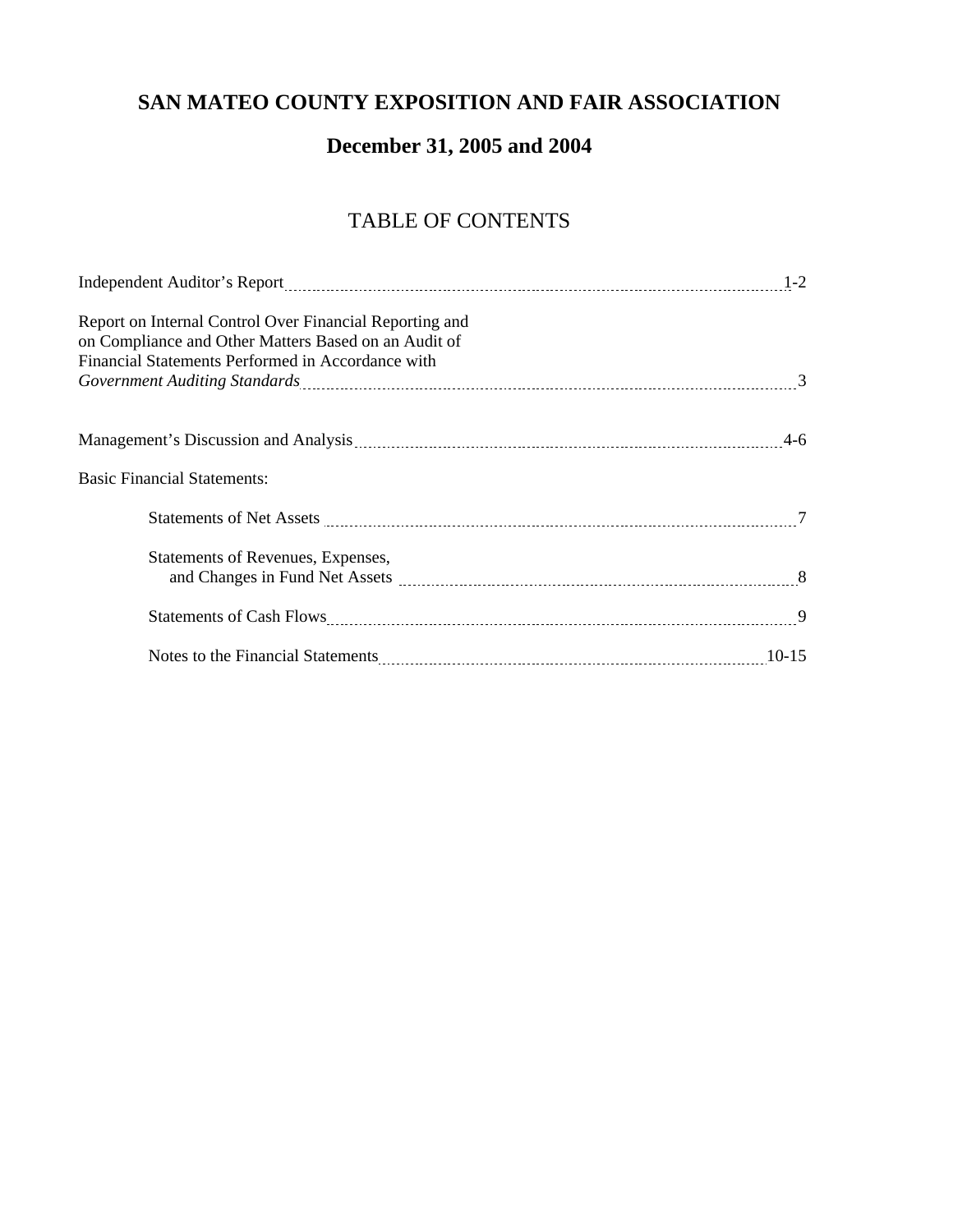#### **Office of Controller ROBERT G. ADLER** ASSISTANT CONTROLLER **TOM HUENING CONTROLLER KANCHAN K. CHARAN DEPUTY CONTROLLER COUNTY OF SAN MATE** TELEPHONE: (650) 363-4777 FAX: (650) 363-7888 REDWOOD CITY CALIFORNIA 94063 555 COUNTY CENTER, 4<sup>TH</sup> FLOOR www.co.sanmateo.ca.us/controller/

#### Independent Auditor's Report

To the Board of Directors San Mateo County Exposition and Fair Association

We have audited the accompanying statements of net assets of the San Mateo County Exposition and Fair Association as of December 31, 2005 and 2004, and the related statements of revenues, expenses and changes in fund net assets and cash flows for the years then ended. These financial statements are the responsibility of the Association's management. Our responsibility is to express an opinion on these financial statements based on our audits.

We conducted our audits in accordance with auditing standards generally accepted in the United States of America and the standards applicable to financial audits contained in Government Auditing Standards, issued by the Comptroller General of the United States. Those standards require that we plan and perform the audit to obtain reasonable assurance about whether the financial statements are free of material misstatement. An audit includes examining, on a test basis, evidence supporting the amounts and disclosures in the financial statements. An audit also includes assessing the accounting principles used and significant estimates made by management, as well as evaluating the overall financial statement presentation. We believe that our audits provide a reasonable basis for our opinions.

In our opinion, the financial statements referred to above present fairly, in all material respects, the respective financial position of the Association as of December 31, 2005 and 2004, and the respective changes in financial position and its cash flows for the years then ended in conformity with accounting principles generally accepted in the United States of America.

As described in Note 1(b), the Association has implemented Governmental Accounting Standards Board (GASB) Statement No. 40, *Deposit and Investment Risk Disclosure - an amendment to GASB No. 3*, which modifies, adds and deletes certain disclosure requirements for cash and investments.

In accordance with Government Auditing Standards, we have also issued our report dated November 9, 2006 on our consideration of the Association's internal control over financial reporting and on our tests of its compliance with certain provisions of laws, regulations, contracts, and grant agreements and other matters. The purpose of that report is to describe the scope of our testing of internal control over financial reporting and compliance and the results of that testing, and not to provide an opinion on the internal control over financial reporting or on compliance. That report is an integral part of an audit performed in accordance with Government Auditing Standards and should be considered in assessing the results of our audit.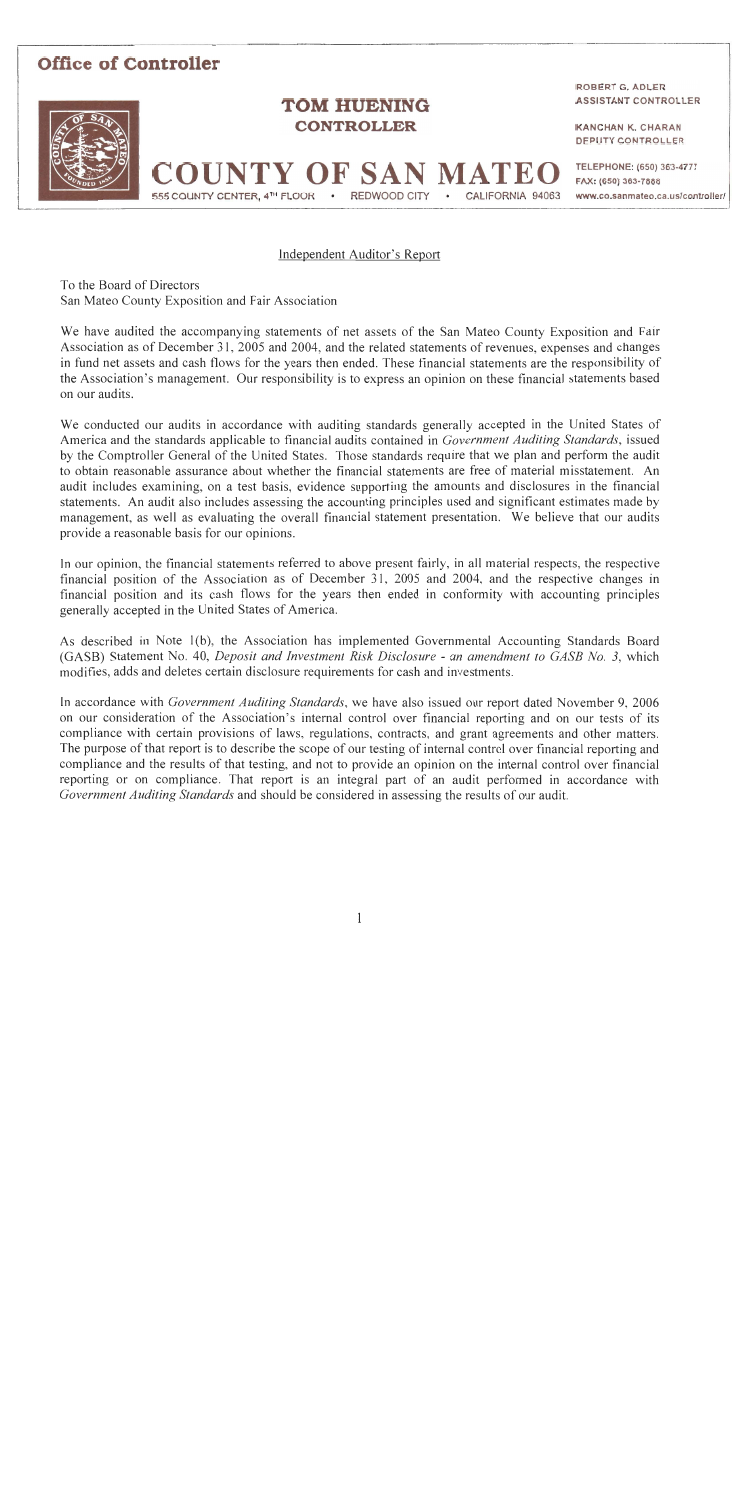The Management's Discussion and Analysis on pages 4 through 6 is not a required part of the basic financial statements but is supplementary information required by the Governmental Accounting Standards Board. We have applied certain limited procedures, which consisted principally of inquiries of management regarding the methods of measurement and presentation of the required supplementary information. However, we did not audit the information and express no opinion on it.

County of San Mateo Controller

November 9, 2006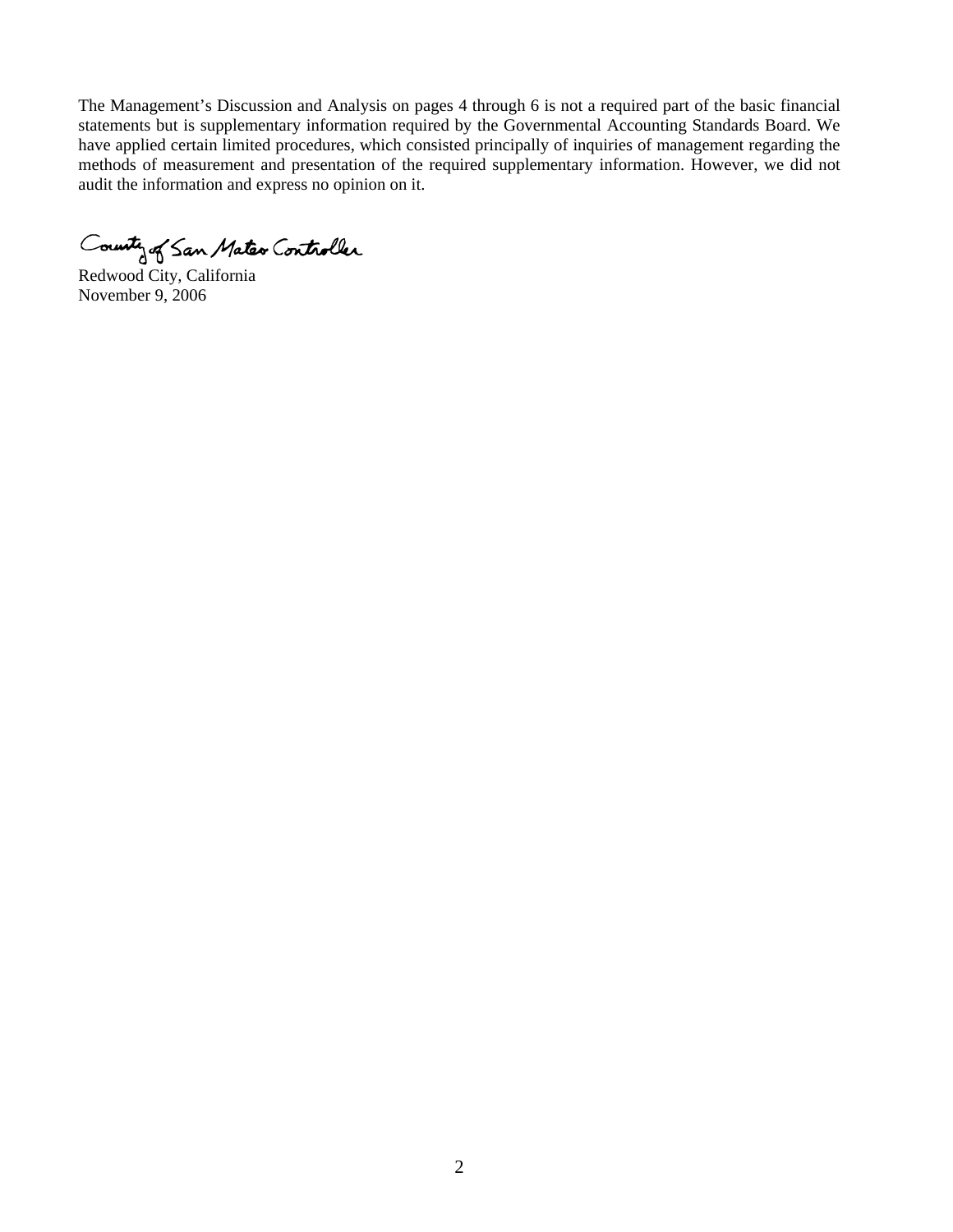## **Office of Controller**



## **TOM HUENING CONTROLLER**

**COUNTY OF SAN MATEO** 

REDWOOD CITY

CALIFORNIA 94063

**ROBERT G. ADLER ASSISTANT CONTROLLER** 

**KANCHAN K. CHARAN DEPUTY CONTROLLER** 

TELEPHONE: (650) 363-4777 FAX: (650) 363-7888 www.co.sanmateo.ca.us/controller/

Report on Internal Control Over Financial Reporting and on Compliance and Other Matters Based on an Audit of Financial Statements Performed in Accordance with Government Auditing Standards

To the Board of Directors San Mateo County Exposition and Fair Association

555 COUNTY CENTER, 4<sup>TH</sup> FLOOR .

We have audited the basic financial statements of the Association as of and for the years ended December 31, 2005 and 2004, and have issued our report thereon dated November 9, 2006. We conducted our audits in accordance with auditing standards generally accepted in the United States of America and the standards applicable to financial audits contained in *Government Auditing Standards*, issued by the Comptroller General of the United States.

#### Internal Control Over Financial Reporting

In planning and performing our audits, we considered the Association's internal control over financial reporting in order to determine our auditing procedures for the purpose of expressing our opinion on the financial statements and not to provide an opinion on the internal control over financial reporting. Our consideration of the internal control over financial reporting would not necessarily disclose all matters in the internal control that might be material weaknesses. A material weakness is a reportable condition in which the design or operation of one or more of the internal control components does not reduce to a relatively low level the risk that misstatements caused by error or fraud in amounts that would be material in relation to the financial statements being audited may occur and not be detected within a timely period by employees in the normal course of performing their assigned functions. We noted no matters involving the internal control over financial reporting and its operation that we consider to be material weaknesses.

#### Compliance and Other Matters

As part of obtaining reasonable assurance about whether the Association's basic financial statements are free of material misstatement, we performed tests of its compliance with certain provisions of laws, regulations, contracts, and grant agreements, noncompliance with which could have a direct and material effect on the determination of financial statement amounts. However, providing an opinion on compliance with those provisions was not an objective of our audit, and accordingly, we do not express such an opinion. The results of our tests disclosed no instances of noncompliance or other matters that are required to be reported under Government Auditing Standards.

However, we noted certain matters that we reported to management of the Association in a separate letter dated November 9, 2006.

This report is intended solely for the information and use of the board of directors and management of the Association and for filing with the Division of Fairs and Expositions of the California Department of Food and Agriculture and is not intended to be and should not be used by anyone other than these specified parties.

County of San Mater Controller

Redwood City, California November 9, 2006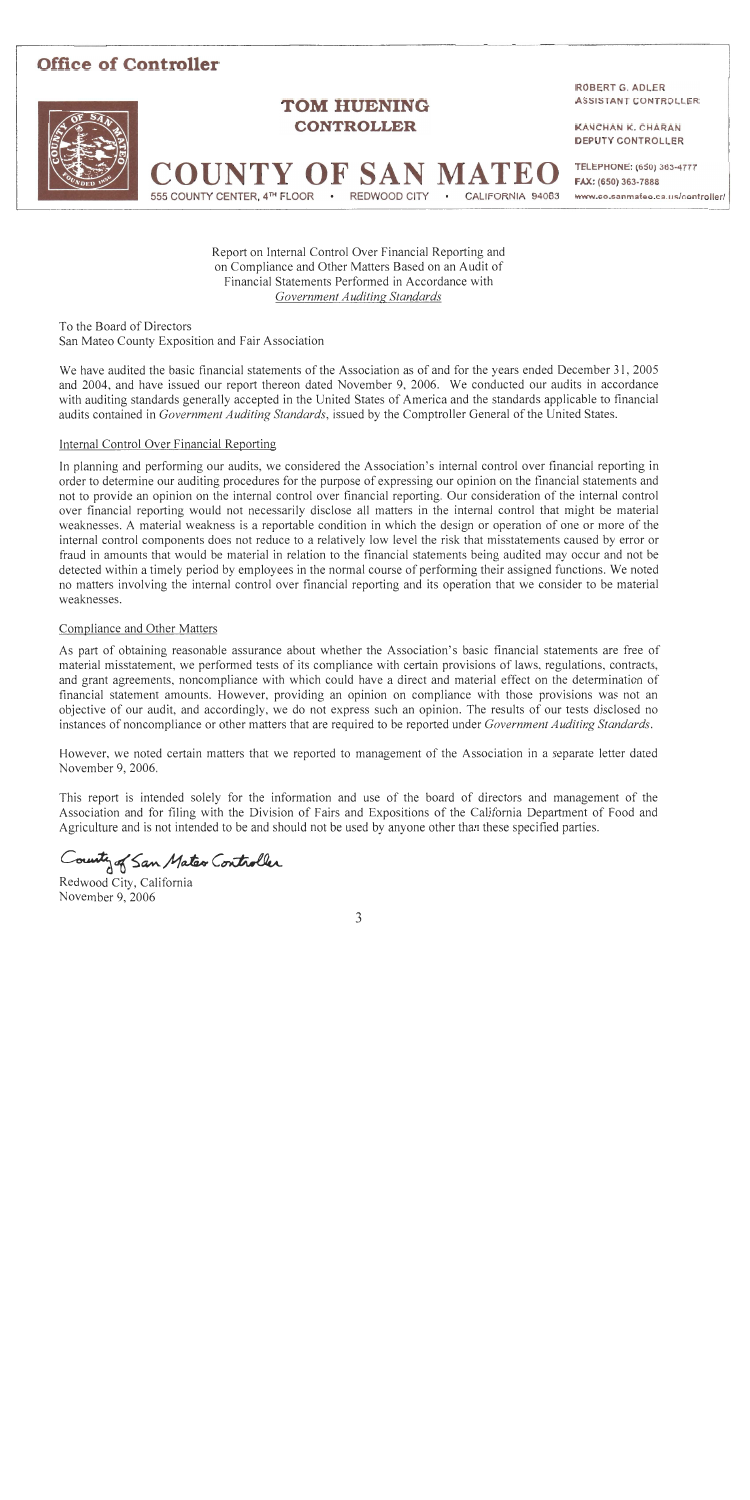## **San Mateo County Exposition and Fair Association MANAGEMENT'S DISCUSSION AND ANALYSIS**

As management of the San Mateo County Exposition and Fair Association (Association), we offer our readers of the Association's financial statements this narrative overview and analysis of its financial activities for the fiscal year ended December 31, 2005. We encourage readers to consider the information presented here in conjunction with the basic financial statements and related notes.

#### **Financial Highlights**

- The Association's total net assets as of December 31, 2005 amounted to \$1,234,600, a decrease of \$21,058 from prior year. Most of the decrease was due to the increase in capital expenditures during the current year.
- Most of the \$1,234,600 in net assets was comprised of surplus cash and the investment in capital assets.
- The Association received \$1,695,416 from the City of San Mateo Redevelopment Agency during the fiscal year ended December 31, 2005 for the financing of capital improvements; \$700,410 was deferred for future capital projects.
- Total operating revenue for the year amounted to \$4,258,954 and were comprised of fair revenue of \$1,359,628; rental revenue of \$2,328,600; horse racing revenue of \$ 547,797 and other revenue of \$22,929.
- During the current fiscal year the Association implemented Governmental Accounting Standards Board's Statement No.40, *Deposit and Investment Risk Disclosure - an amendment to GASB No. 3*, which modifies, adds and deletes certain disclosure requirements for cash and investments.

#### **Overview of the Financial Statements**

This discussion and analysis are intended to serve as an introduction to the Association's basic financial statements.

As required by accounting principles, the financial transactions of the Association are accounted for in an enterprise fund. An enterprise fund is used to account for operations financed and operated in a manner similar to private business enterprises, where the intent of the governing body is to have the costs of providing goods or services to the general public be financed primarily through user charges and where the periodic determination of net income is appropriate for accountability, management control, or other purposes.

The *statements of net assets* on page 7 present information on the Association's assets and liabilities, with the difference reported as net assets. Changes in net assets over time provide an indicator of whether the financial position of the Association is improving or deteriorating. When both restricted and unrestricted net assets are available for the same purpose, the Association uses restricted assets only after unrestricted assets are depleted.

The *statements of revenues, expenses and changes in fund net assets* on page 8 report how the Association's net assets changed during the most recent fiscal years. Changes in net assets are reported as soon as underlying events occur, regardless of the timing of the related cash flows. Thus, some revenues and expenses reported in this statement may result in cash flows only in future periods.

The *notes to the financial statements* on pages 10 through 15 provide additional information that is essential to the full understanding of the data provided in the financial statements.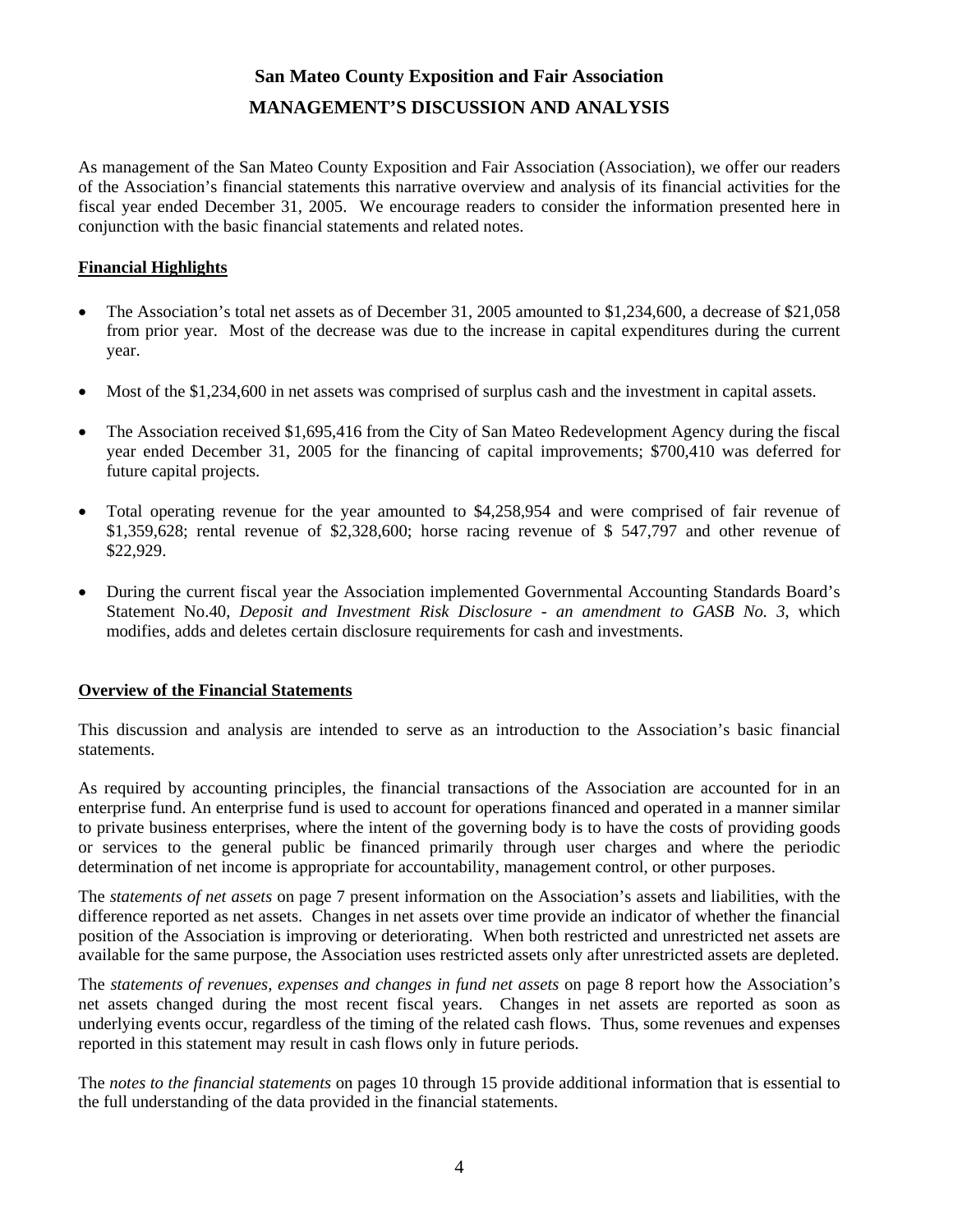## **San Mateo County Exposition and Fair Association MANAGEMENT'S DISCUSSION AND ANALYSIS**

#### **Financial Analysis**

#### **Net Assets**

- Total assets stand at \$2,576,917, an increase of \$38,087 or 2% compared to the previous fiscal year. There was a large increase in capital equipment of \$635,617 that was partially offset by a large decrease in cash of \$617,700. Changes in the other asset account balances were relatively less significant.
- Total liabilities increased \$59,145 or 5% between fiscal years to \$1,342,317. The increase is due mainly to an increase in deferred funding resulting from unspent redevelopment funds and an increase in accrued liabilities. These increases were partially offset by decreases in the other liability balances.

| <b>Net Assets</b>                      | 2005             | 2004           |
|----------------------------------------|------------------|----------------|
| Cash                                   | \$.<br>1.345.008 | \$1,962,708    |
| Securities Lending Collateral          | 97,859           | 149,350        |
| Accounts receivable, net               | 153,854          | 84,265         |
| Prepaid insurance                      | 3,546            | 4,143          |
| Deferred charges                       | 31,847           | 29,178         |
| Capital equipment, net                 | 944,803          | 309,186        |
| <b>Total Assets</b>                    | 2,576,917        | 2,538,830      |
| Accounts pavable                       | 68,303           | 105,531        |
| Securities Lending Collateral due      | 97,859           | 149,350        |
| Accrued liabilities                    | 241,822          | 165,189        |
| Advance billings                       | 174,963          | 222,157        |
| Deferred revenue                       | 41,202           | 46,906         |
| Deferred funding                       | 718,168          | 594,039        |
| <b>Total Liabilities</b>               | 1,342,317        | 1,283,172      |
| <b>Total Net Assets - Unrestricted</b> | 1,234,600<br>S.  | 1,255,658<br>S |

| <b>Changes in Net Assets</b>                      | 2005        | 2004        |
|---------------------------------------------------|-------------|-------------|
| Revenues and Other Financing Sources:             |             |             |
| Fair revenues                                     | \$1,359,628 | \$1,136,205 |
| <b>Rental revenues</b>                            | 2,328,600   | 2,669,933   |
| Horse racing                                      | 547,797     | 291,213     |
| Supports - Contributions                          | 1,733,896   | 656,487     |
| Investment earnings                               | 30,605      | 16,121      |
| Securities Lending Income                         | 2,155       | 2,067       |
| Other Income                                      | 23,279      | 41,853      |
| <b>Total Revenues and Other Financing Sources</b> | 6,025,960   | 4,813,879   |
| Expenses and Other Financing Uses:                |             |             |
| Salaries & Benefits                               | 1,912,753   | 1,770,638   |
| <b>General Operating Expenses</b>                 | 2,367,661   | 2,359,947   |
| Securities Lending Expense                        | 2,004       | 1,787       |
| Capital Expenditures - County Improvements        | 1,591,244   | 363,338     |
| <b>Depreciation Expense</b>                       | 173,356     | 47,832      |
| Total Expenses and Other Financing Uses           | 6,047,018   | 4,543,542   |
| Change in Net Assets                              | (21,058)    | 270,337     |
| Net Assets - January 1                            | 1,255,658   | 985,321     |
| Net Assets - December 31                          | \$1,234,600 | \$1,255,658 |
|                                                   |             |             |

#### **Changes in Net Assets**

- Revenues earned during the current period were \$6,025,960 an increase of \$1,212,081 or 25% compared to the prior fiscal year. This was primarily the result of an increase in capital contributions.
- Total Expenses incurred during the year amounted to \$6,047,018; for an increase of \$1,503,476 or 33% compared to the prior fiscal year. This was due mainly to an increase in spending on capital improvements.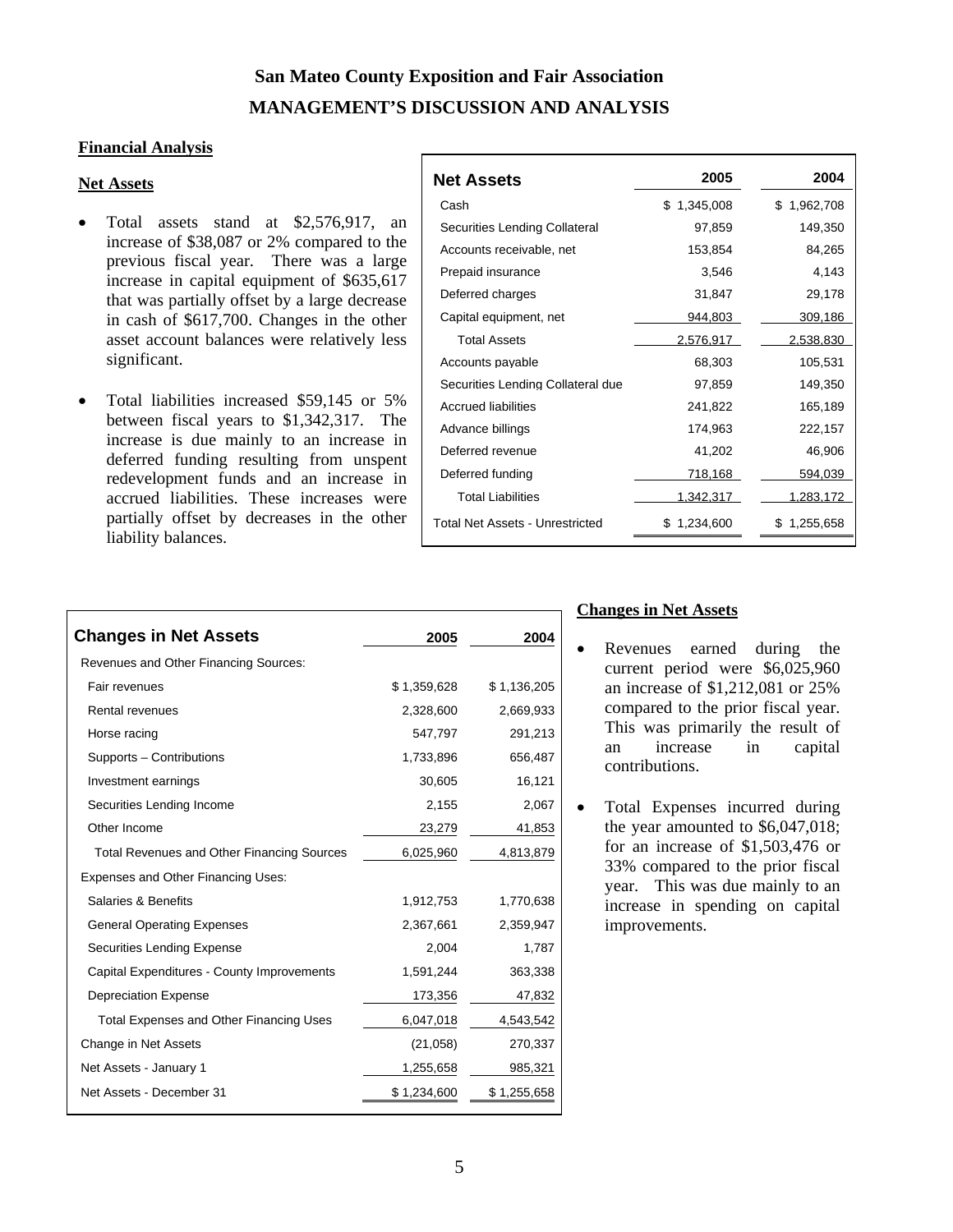## **San Mateo County Exposition and Fair Association MANAGEMENT'S DISCUSSION AND ANALYSIS**

## **Beyond FY2005**

Racing at the Bay Meadows Race Track and the continuation of the racing heritage at the San Mateo County Fair continues to be a priority of the Management and Board of Directors of the Association.

Based on the latest information available, live racing will be held on the Bay Meadows Race Track for the 2007 and 2008 Seasons, ensuring the Fair will be able to utilize their historic dates.

The Association has begun planning for construction of a satellite wage earning facility, which should be operational at the end of 2008. The new facility would replace the existing Bay Meadows Race Track. Live racing will end at the existing track in 2008.

Negotiations will take place with the California Horse Racing Board, Area Fairs with tracks and private tracks to ensure the Association is able to continue its long heritage of horse racing during the San Mateo County Fair after the closing of the Bay Meadows Race Track in 2008, although based on recent information, the prospects of this is not favorable.

The \$3,000,000 redevelopment project funded with a grant from the City of San Mateo Redevelopment Agency will be completed by December 31, 2006. The improvements made from the grant have been instrumental in attracting new business and retaining existing business.

#### **Requests for Information**

This financial report is designed to provide a general overview of the Association's finances for all those interested. Questions concerning any of the information provided in this report, or requests for additional financial information should be addressed to San Mateo County Exposition and Fair Association, 2495 South Delaware St, San Mateo, CA 94403.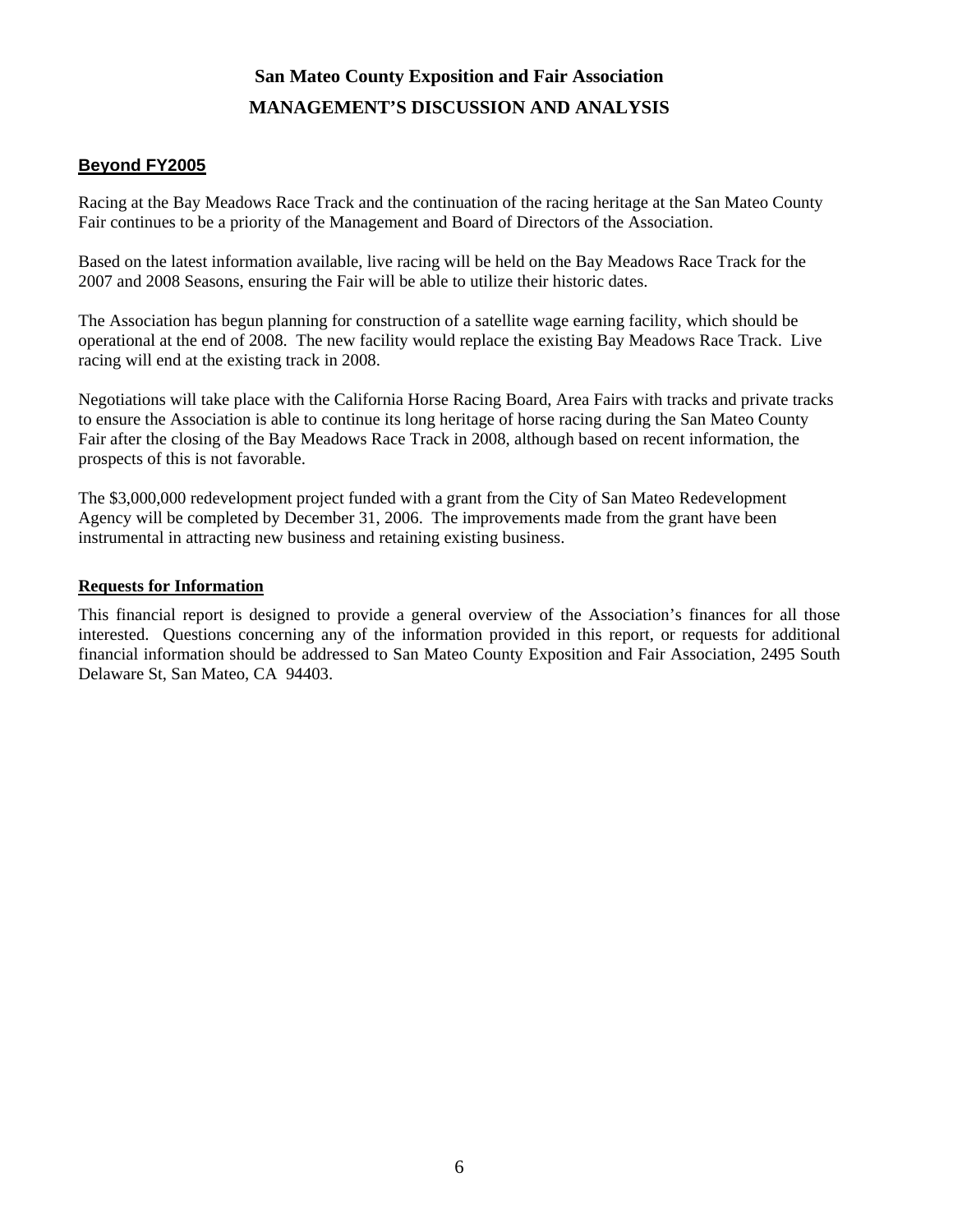#### **San Mateo County Exposition and Fair Association Statements of Net Assets December 31, 2005 and 2004**

|                                                                    | 2005            | 2004            |
|--------------------------------------------------------------------|-----------------|-----------------|
| <b>Assets</b>                                                      |                 |                 |
| <b>Current Assets:</b>                                             |                 |                 |
| Cash (Note 2)                                                      | \$<br>1,345,008 | \$<br>1,962,708 |
| Securities Lending Collateral (Note 2(e))                          | 97,859          | 149,350         |
| Accounts receivable:                                               |                 |                 |
| General (Note 3)                                                   | 105,145         | 68,959          |
| <b>State Fairs and Expositions Division</b>                        | 26,250          | 8,032           |
| Other                                                              | 22,459          | 7,274           |
| Prepaid insurance                                                  | 3,546           | 4,143           |
| Deferred charges                                                   | 31,847          | 29,178          |
| <b>Total Current Assets</b>                                        | 1,632,114       | 2,229,644       |
| <b>Noncurrent Assets:</b>                                          |                 |                 |
| Capital Assets, net of accumulated                                 |                 |                 |
| depreciation (Notes $1(c)$ , 4)                                    | 944,803         | 309,186         |
| <b>Total Noncurrent Assets</b>                                     | 944,803         | 309,186         |
| <b>Total Assets</b>                                                | 2,576,917       | 2,538,830       |
| <b>Liabilities</b>                                                 |                 |                 |
| <b>Current Liabilities:</b>                                        |                 |                 |
| Accounts payable                                                   | 68,303          | 105,531         |
| Securities Lending Collateral Due (Note 2(e))<br>Accrued payables: | 97,859          | 149,350         |
| Salaries and wages                                                 | 23,532          | 23,837          |
| Employee leave benefits (Note $1(d)$ )                             | 105,593         | 70,306          |
| Other                                                              | 112,697         | 71,046          |
| Advance billings                                                   | 174,963         | 222,157         |
| Deferred income                                                    |                 | 26,975          |
| Advance deposits                                                   | 40,797          | 19,560          |
| Deferred funding (Note 1(e))                                       | 718,168         | 594,039         |
| Livestock auction account                                          | 405             | 371             |
| <b>Total Current Liabilities</b>                                   | 1,342,317       | 1,283,172       |
| <b>Net Assets</b>                                                  |                 |                 |
| Invested in capital assets (Note $1(c)$ )                          | 944,803         | 309,186         |
| Unrestricted                                                       | 289,797         | 946,472         |
| <b>Total Net Assets</b>                                            | \$<br>1,234,600 | \$<br>1,255,658 |

The notes to the financial statements are an integral part of this statement.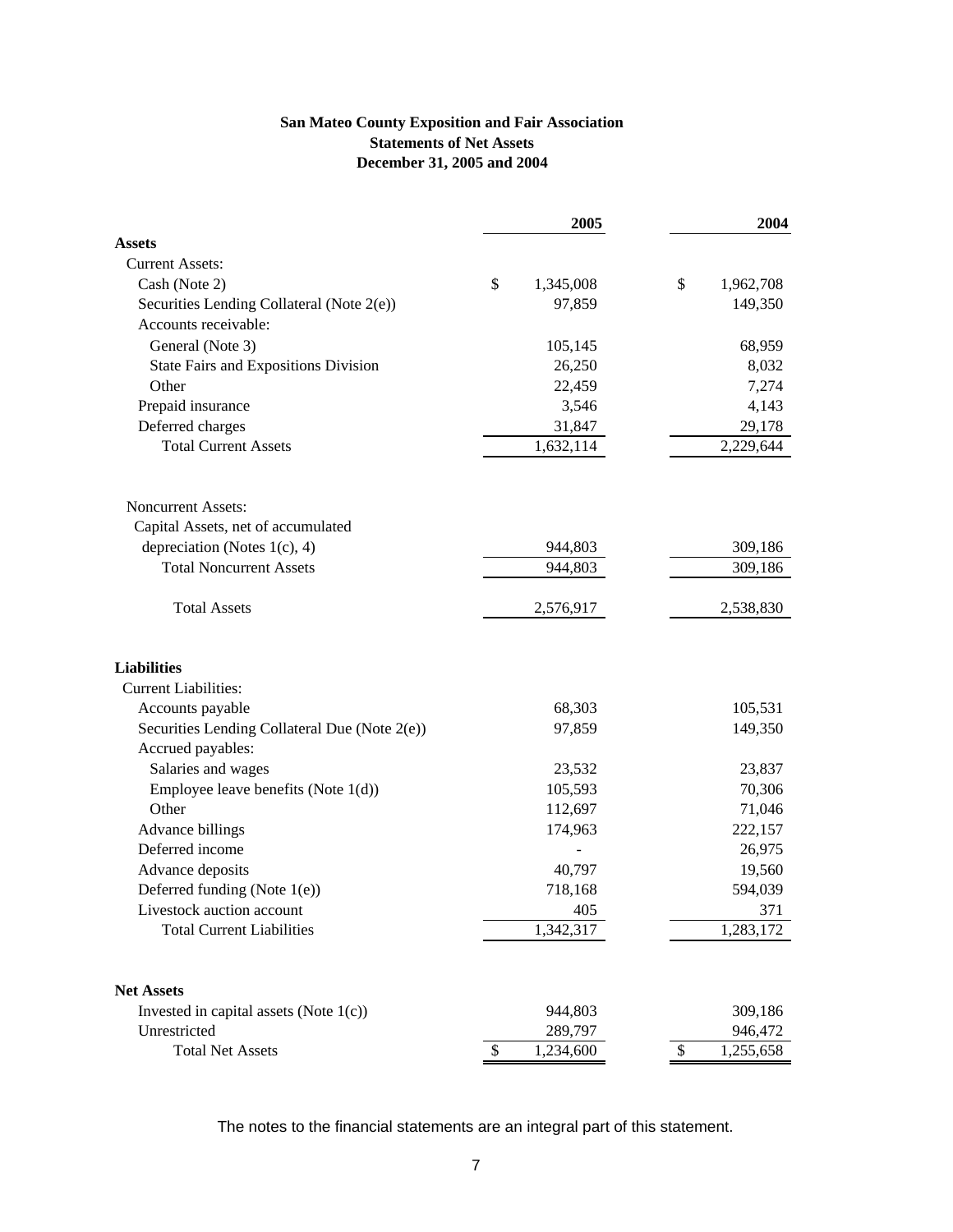### **San Mateo County Exposition and Fair Association Statements of Revenues, Expenses, and Changes in Fund Net Assets For the Years Ended December 31, 2005 and 2004**

|                                               | 2005            | 2004            |
|-----------------------------------------------|-----------------|-----------------|
| <b>Operating Revenues</b>                     |                 |                 |
| Fair (Note $5(a)$ )                           | \$<br>1,359,628 | \$<br>1,136,205 |
| Rental (Note 5(b))                            | 2,328,600       | 2,669,933       |
| Horse racing                                  | 547,797         | 291,213         |
| Other                                         | 22,929          | 41,853          |
| <b>Total Operating Revenues</b>               | 4,258,954       | 4,139,204       |
| <b>Operating Expenses</b>                     |                 |                 |
| Administrative                                | 1,311,268       | 1,145,570       |
| Maintenance                                   | 1,220,884       | 1,286,852       |
| Publicity                                     | 242,794         | 260,470         |
| Attendance/Operations                         | 495,993         | 497,310         |
| Premium                                       | 55,751          | 48,178          |
| Exhibits                                      | 168,443         | 176,662         |
| Racing                                        | 136,598         | 177,391         |
| Attractions                                   | 492,924         | 411,231         |
| Depreciation expense (Note 4)                 | 173,356         | 47,832          |
| Miscellaneous fair expense                    | 155,759         | 126,921         |
| <b>Total Operating Expenses</b>               | 4,453,770       | 4,178,417       |
| Operating Income (Loss)                       | (194, 816)      | (39,213)        |
| <b>Nonoperating Revenues (Expenses)</b>       |                 |                 |
| Investment earnings                           | 30,605          | 16,121          |
| Securities Lending Income (Note $2(e)$ )      | 2,155           | 2,067           |
| Securities Lending Expense (Note 2(e))        | (2,004)         | (1,787)         |
| Contributions - noncapital                    | 113,500         | 123,106         |
| Gain on disposal of capital assets            | 350             |                 |
| <b>Total Nonoperating Revenues (Expenses)</b> | 144,606         | 139,507         |
| Net Income Before Capital Contributions       |                 |                 |
| and Improvements                              | (50,210)        | 100,294         |
| Capital Contributions (Note 4)                | 1,620,396       | 533,381         |
| Capital Improvements (Note 4)                 | (1,591,244)     | (363, 338)      |
| Change in Net Assets                          | (21,058)        | 270,337         |
| <b>Net Assets - beginning</b>                 | 1,255,658       | 985,321         |
| <b>Net Assets - ending</b>                    | 1,234,600<br>\$ | \$<br>1,255,658 |

The notes to the financial statements are an integral part of this statement.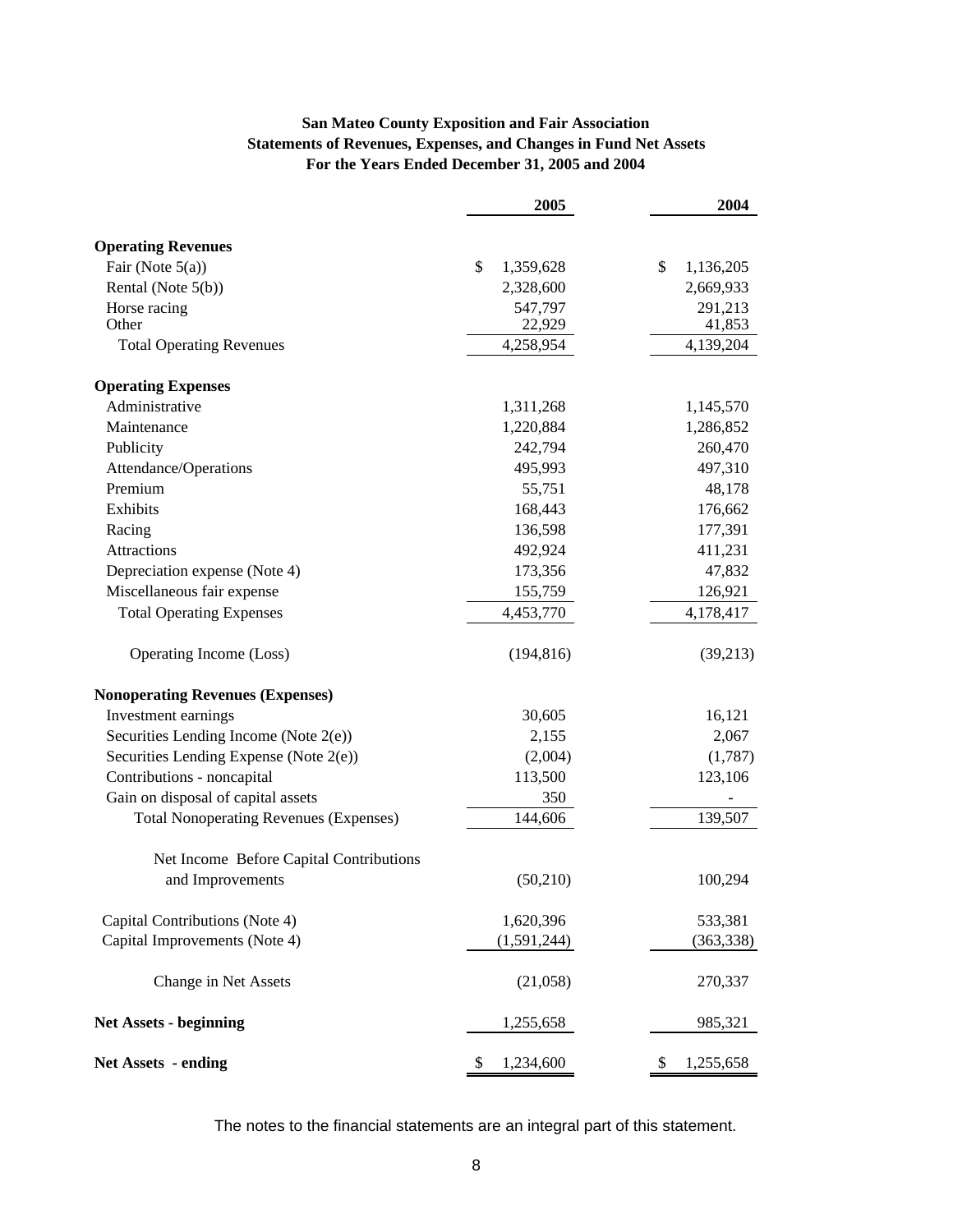#### **San Mateo County Exposition and Fair Association Statements of Cash Flows For the Years Ended December 31, 2005 and 2004**

|                                                                                                         | 2005             | 2004            |
|---------------------------------------------------------------------------------------------------------|------------------|-----------------|
|                                                                                                         |                  |                 |
| <b>Cash Flows from Operating Activities</b>                                                             |                  |                 |
| Receipts from customers                                                                                 | \$<br>4,154,685  | \$4,274,917     |
| Payments to suppliers                                                                                   | (2,365,310)      | (2,290,121)     |
| Payments to employees                                                                                   | (1,877,771)      | (1,808,412)     |
| Net Cash Provided (Used) by Operating Activities                                                        | (88, 396)        | 176,384         |
| <b>Cash Flows From Non-Capital Financing Activities</b>                                                 |                  |                 |
| Contributions received                                                                                  | 113,500          | 123,106         |
| Net Cash Provided by Non-Capital Financing Activities                                                   | 113,500          | 123,106         |
| <b>Cash Flows From Capital and Related</b>                                                              |                  |                 |
| <b>Financing Activities</b>                                                                             |                  |                 |
| Capital contributions                                                                                   | 1,726,307        | 1,087,533       |
| Proceeds from sale of capital assets                                                                    | 350              |                 |
| Acquisition of equipment                                                                                | (808, 973)       | (251,039)       |
| Improvements                                                                                            | (1,591,244)      | (363, 338)      |
| Net Cash Provided (Used) by Capital and                                                                 |                  |                 |
| <b>Related Financing Activities</b>                                                                     | (673,560)        | 473,156         |
| <b>Cash Flows From Investing Activities</b>                                                             |                  |                 |
| Investment earnings                                                                                     | 30,756           | 16,401          |
| Net Cash Provided by Investing Activities                                                               | 30,756           | 16,401          |
| Net Increase (Decrease) in Cash                                                                         | (617,700)        | 789,047         |
| Cash - beginning of year                                                                                | 1,962,708        | 1,173,661       |
| Cash - end of year                                                                                      | 1,345,008<br>\$  | \$<br>1,962,708 |
| <b>Reconciliation of Operating (Loss) to Net Cash</b><br><b>Provided (Used) By Operating Activities</b> |                  |                 |
| Operating (Loss)                                                                                        | \$<br>(194, 816) | \$<br>(39,213)  |
| Adjustments to Reconcile Operating (Loss) to Net                                                        |                  |                 |
| Cash Provided (Used) by Operating Activities:                                                           |                  |                 |
| Depreciation expense                                                                                    | 173,356          | 47,832          |
| Change in Assets and Liabilities:                                                                       |                  |                 |
| (Increase) decrease in:                                                                                 |                  |                 |
| Accounts receivable                                                                                     | (51, 371)        | (1,104)         |
| Prepaid insurance                                                                                       | 597              | 24,843          |
| Deferred charges                                                                                        | (2,669)          | 10,726          |
| Increase (decrease) in:                                                                                 |                  |                 |
| Accounts payable                                                                                        | (37, 228)        | 45,330          |
| Accrued expenses                                                                                        | 76,633           | (48, 847)       |
| Advance billings                                                                                        | (47, 194)        | 149,854         |
| Deferred income                                                                                         | (26,975)         | 725             |
| Advance deposits                                                                                        | 21,271           | (13,762)        |
| Net Cash Provided (Used) by Operating Activities                                                        | \$<br>(88, 396)  | \$<br>176,384   |

The notes to the financial statements are an integral part of this statement.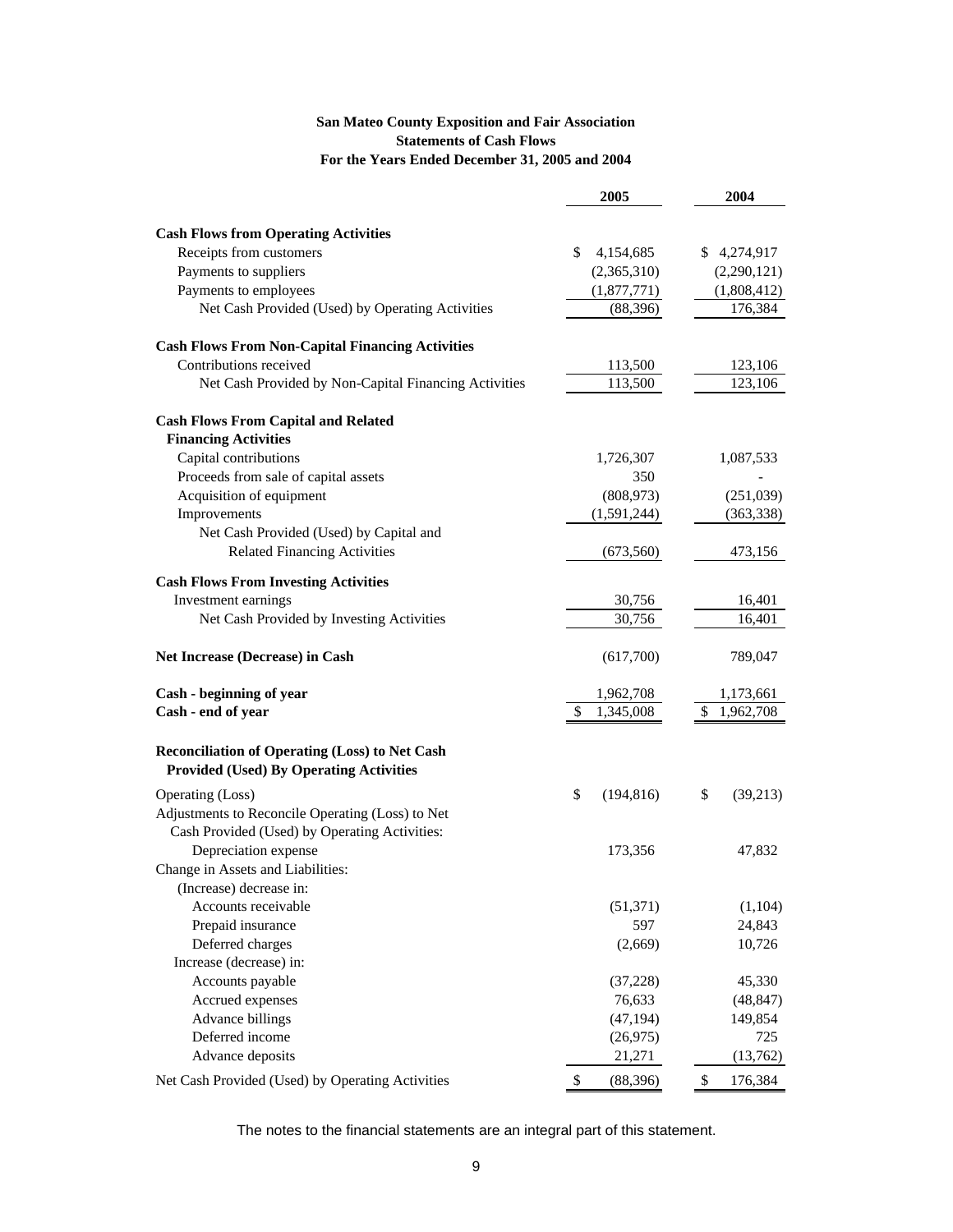#### **December 31, 2005 and 2004**

## **1. SUMMARY OF SIGNIFICANT ACCOUNTING POLICIES**

## **(a) Description of the Reporting Entity**

The San Mateo County Exposition and Fair Association (the Association) is a nonprofit organization incorporated on August 8, 1938. The Association conducts the County Fair and manages the Event Center under contract with the County of San Mateo (the County) pursuant to Section 25906 of the California Government Code. It is governed by an eleven-member board of directors appointed by the County board of supervisors.

## **(b) Implementation of Governmental Accounting Standards Board (GASB) Statement**

## *GASB Statement No. 40*

During the year the Association implemented GASB Statement No. 40 – *Deposit and Investment Risk Disclosure – an amendment to GASB No 3*. This statement adds to and changes some of the financial statement disclosures required for cash and investments. See Note 2.

## **(c) Measurement focus, basis of accounting, and financial statement presentation**

The financial statements are reported using the *economic resources measurement focus* and the *accrual basis of accounting*, which recognizes increases and decreases in economic resources as soon as the underlying event or transaction occurs. Under this method, revenues are recognized as soon as they are earned and expenses are recognized as soon as a liability is incurred, regardless of the timing of related cash inflows and outflows. Nonexchange transactions, in which the Association receives (or gives) value without directly giving (or receiving) equal value in exchange, include grant contributions. On an accrual basis, revenues from these contributions are recognized when all the eligibility requirements are satisfied.

All financial transactions of the Association are accounted for in an enterprise fund. An enterprise fund is used to account for operations that are financed and operated in a manner similar to private business enterprises, where the intent of the governing body is to have the costs of providing goods or services to the general public be financed primarily through user charges and where the periodic determination of net income is appropriate for accountability, management control, capital maintenance, or other purposes.

When both restricted and unrestricted net assets are available for the same purpose, restricted resources are used only after the unrestricted resources are depleted.

Cash and Cash Equivalents: Cash and cash equivalents include all monies held in bank, highly liquid investments with maturities of less than three months and cash held in the San Mateo County Investment Pool (County Pool). A portion of the cash balance is pooled with other funds of the County to earn a higher rate of return than could be earned by investing the funds individually.

Receivables: All receivables are reported at their gross value and, where appropriate, are reduced by the estimated portion that is expected to be uncollectible.

Prepaid Expense/Deferred Charges: An asset is established at the date of payment and subsequently amortized over the accounting periods that are expected to benefit from the initial payment.

Capital Assets: Since the County of San Mateo holds title to the land and buildings used by the Association (see Note 4), any capital improvements to such assets financed by the Association or its contributors are expensed in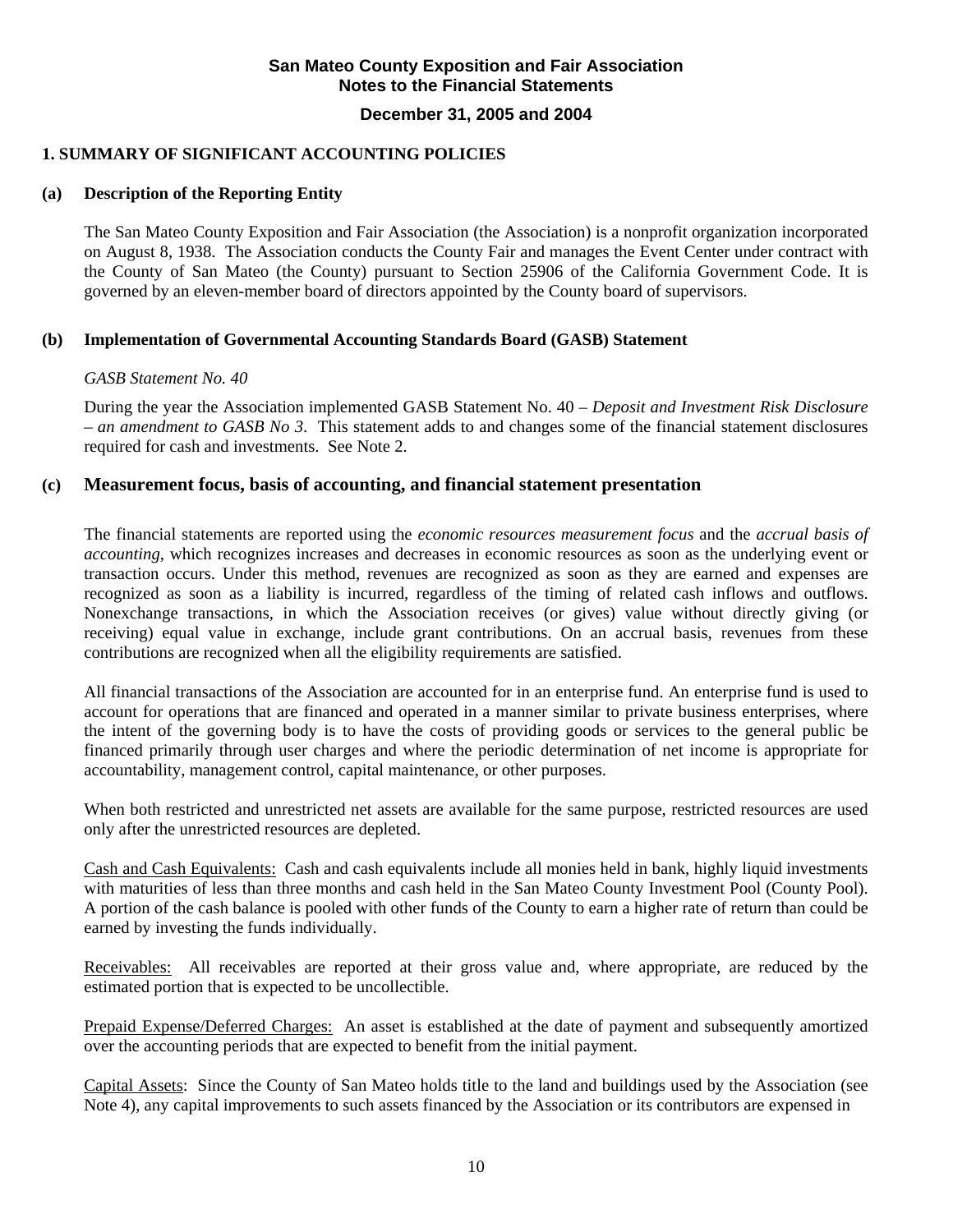#### **December 31, 2005 and 2004**

#### **1. SUMMARY OF SIGNIFICANT ACCOUNTING POLICIES (continued)**

the year of acquisition. Equipment purchases over \$1,000 are capitalized and depreciated over a useful life of 5 to 10 years. Assets acquired through donations are recorded at their estimated fair value at the time of acquisition.

Net Assets: The net asset balance not invested in capital assets represents the amount available for future operations.

#### **(d) Employee Leave Benefits**

The liability for unpaid employee leave benefits is computed at the end of each year and includes the liability for unused vacation leave which has accrued and has not been paid, up to the limits set forth in the Association's administrative policies.

#### **(e) Deferred Funding**

Unused portions of amounts received for capital improvements or other activities are recorded as deferred funding until those capital improvements and activities are accomplished.

#### **(f) Income Taxes**

The Association falls under the purview of Section  $501(c)(3)$  of the Internal Revenue Code and corresponding California Revenue and Taxation Code provisions. As such, it is not subject to federal or state income taxes.

#### **2. CASH AND CASH EQUIVALENTS**

#### **(a) Cash**

A portion of the cash balance reported on the *statement of net assets* is pooled with other funds in the County Pool, which is a governmental investment pool managed and directed by the elected San Mateo County Treasurer. The County Pool is not registered with the Securities and Exchange Commission. An oversight committee, comprised of local government officials and various participants, provide oversight to the management of the fund. The Association is a voluntary participant in the County Pool.

 Cash and cash equivalents in the County Pool are reported at fair value, as required by GASB 31. The change in fair value for the year is recorded as unrealized gain or loss and reported as part of interest earnings. Fair value is based on information provided by the County Treasurer. The fair value of cash and cash equivalents as of December 31, 2005 and 2004 approximates book value.

 For purposes of the accompanying statements of cash flows, the Association considers its equity in the County Pool to be cash equivalents.

At December 31, 2005, the County Pool was invested in the following securities:

|                               |                      |                   | Maturity |        |
|-------------------------------|----------------------|-------------------|----------|--------|
| Investment Type               | <b>Interest Rate</b> | <b>Maturities</b> | (Years)  | Rating |
| U.S. Governmental Securities: |                      |                   |          |        |
| Not on securities loan        | 3.875%               | 5/15/10           | .60      | AAA    |
| Loaned securities for cash    |                      |                   |          |        |
| collateral                    | $2.625\% - 5.625\%$  | 5/15/08-10/15/09  | 2.84     | AAA    |
| U.S. Government Agency        |                      |                   |          |        |
| Securities:                   |                      |                   |          |        |
| Not on securities loan        | $1.70\% - 6.25\%$    | $9/9/05 - 4/2/14$ | 1.56     | AAA    |
|                               |                      | 11                |          |        |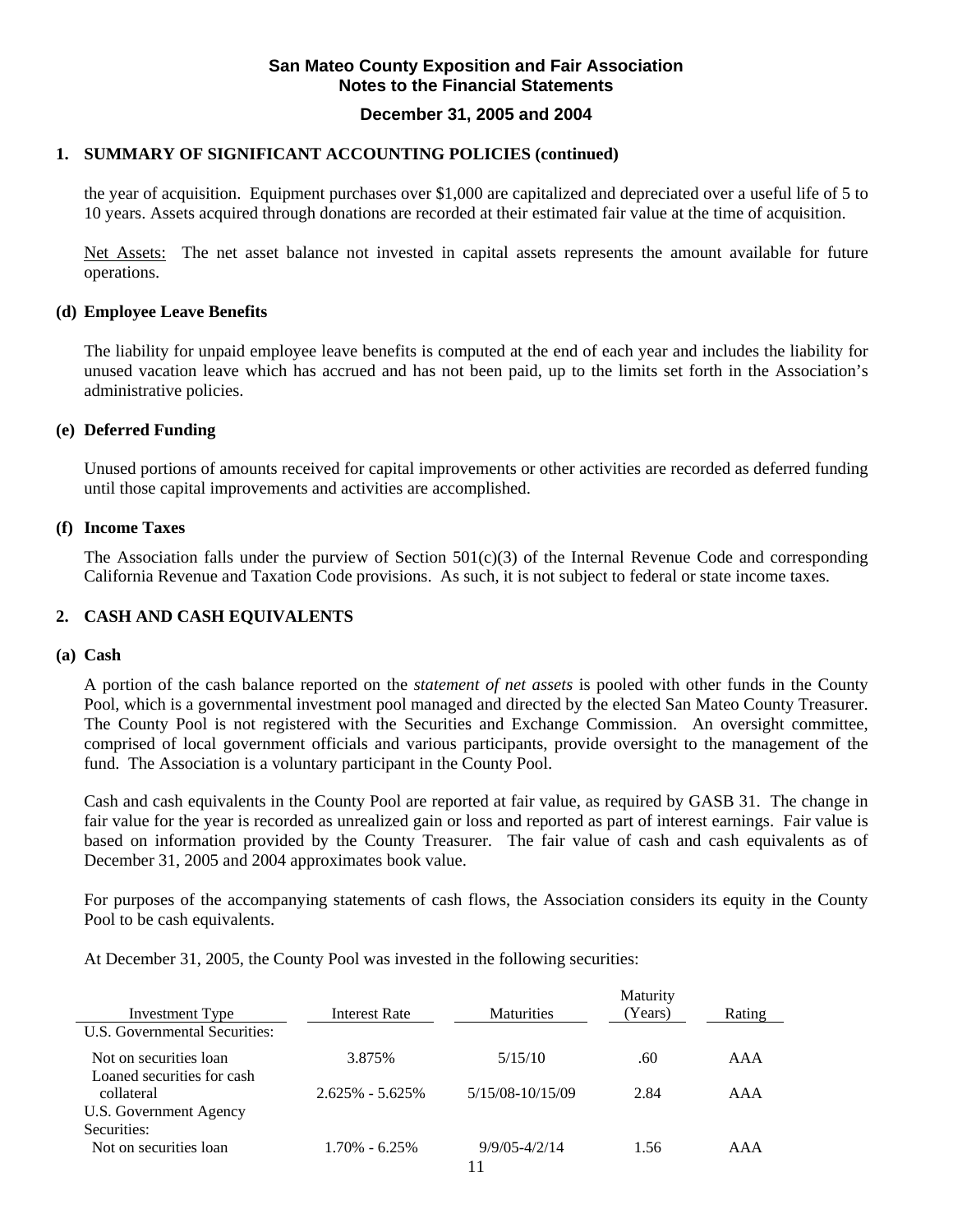## **San Mateo County Exposition and Fair Association Notes to the Financial Statements December 31, 2005 and 2004**

#### **2. CASH AND CASH EQUIVALENTS (continued)**

|                              |                      |                     | Maturity |         |
|------------------------------|----------------------|---------------------|----------|---------|
| Investment Type              | <b>Interest Rate</b> | <b>Maturities</b>   | (Years)  | Rating  |
| Loaned securities for cash   |                      |                     |          |         |
| collateral                   | $2.50\% - 3.875\%$   | $9/15/06 - 4/15/09$ | .21      | AAA     |
| U.S. Government Agency       |                      |                     |          |         |
| Securities – Discount:       |                      |                     |          |         |
| Not on securities loan       | $2.36\% - 3.04\%$    | $7/1/05 - 8/29/05$  | .07      | AAA     |
| Loaned securities for cash   |                      |                     |          |         |
| collateral                   | 2.41%                | 7/22/05             |          | AAA     |
| Certificate of Deposit       | 3.28%                | 10/18/05            |          | AA      |
| Commercial Paper - Discount  | $2.73\% - 3.39\%$    | $7/1/05 - 9/1/05$   | .02      | A1      |
| Corporate Bonds              | $1.75\% - 6.25\%$    | 7/15/05-11/10/09    | 2.01     | $AAA-A$ |
| <b>Repurchase Agreements</b> | 2.85%                | 7/1/05              |          | AAA     |
| Local Agency Investment      |                      |                     |          |         |
| Fund (LAIF)                  | 2.95%                | On Demand           | .45      | Unrated |

#### **(b) County Pool: Credit Risk**

Credit risk is the risk that an issuer of an investment will not fulfill its obligation to the holder of the investment. This is measured by the assignment of a rating by a nationally recognized statistical rating organization*.*

State law and the San Mateo County's Investment Policy limits County Pool investments in commercial paper to the rating of A-1 by Standards & Poor's or P-1 by Moody's Investors Service. State law and the San Mateo County's Investment Policy also limit County Pool investments in corporate bonds to the rating of A by both Standards & Poor's and Moody's Investors Service. The County Pool does not have credit limits on government agency securities.

#### **(c) County Pool: Interest Rate Risk**

Interest rate risk is the risk that changes in market interest rate will adversely affect the fair value of an investment. Generally, the longer the maturity of an investment, the greater the sensitivity of its fair value to change in market interest rate. One of the ways the County Pool manages its exposure to interest rate risk is by purchasing a combination of shorter term and longer term investments and by timing cash flows from maturities so that a portion of the portfolio is maturing or coming close to maturity evenly over time as necessary to provide the cash flow and liquidity needed for operations*.* 

#### **(d) County Pool: Concentration of Credit Risk**

State law restricts the County's investments in commercial paper to 40% of its investment pool and to 10% per issuer. State law also limits the County's investment in corporate bonds and medium term notes to 30% of its investment pool and to 10% per issuer. At June 30, 2005, the County had 12% of its investment pool in Federal Home Loan Mortgage Corporation, 7% in Federal Home Loan Bank, 13% in Federal Home Loan Association, 18% in commercial paper and 24% in corporate bonds and medium term notes. The County did not have 5% or more of its net investment in commercial paper, corporate bonds or medium term notes of a single organization.

#### **(e) Securities Lending Transactions**

State Statutes and San Mateo County's Investment Policy permits the use of a securities lending program with its principal custodian bank. The investment policy allows the custodial bank to lend up to 20% of the portfolio within the guidelines of the investment policy. The custodial agreement authorizes the bank to loan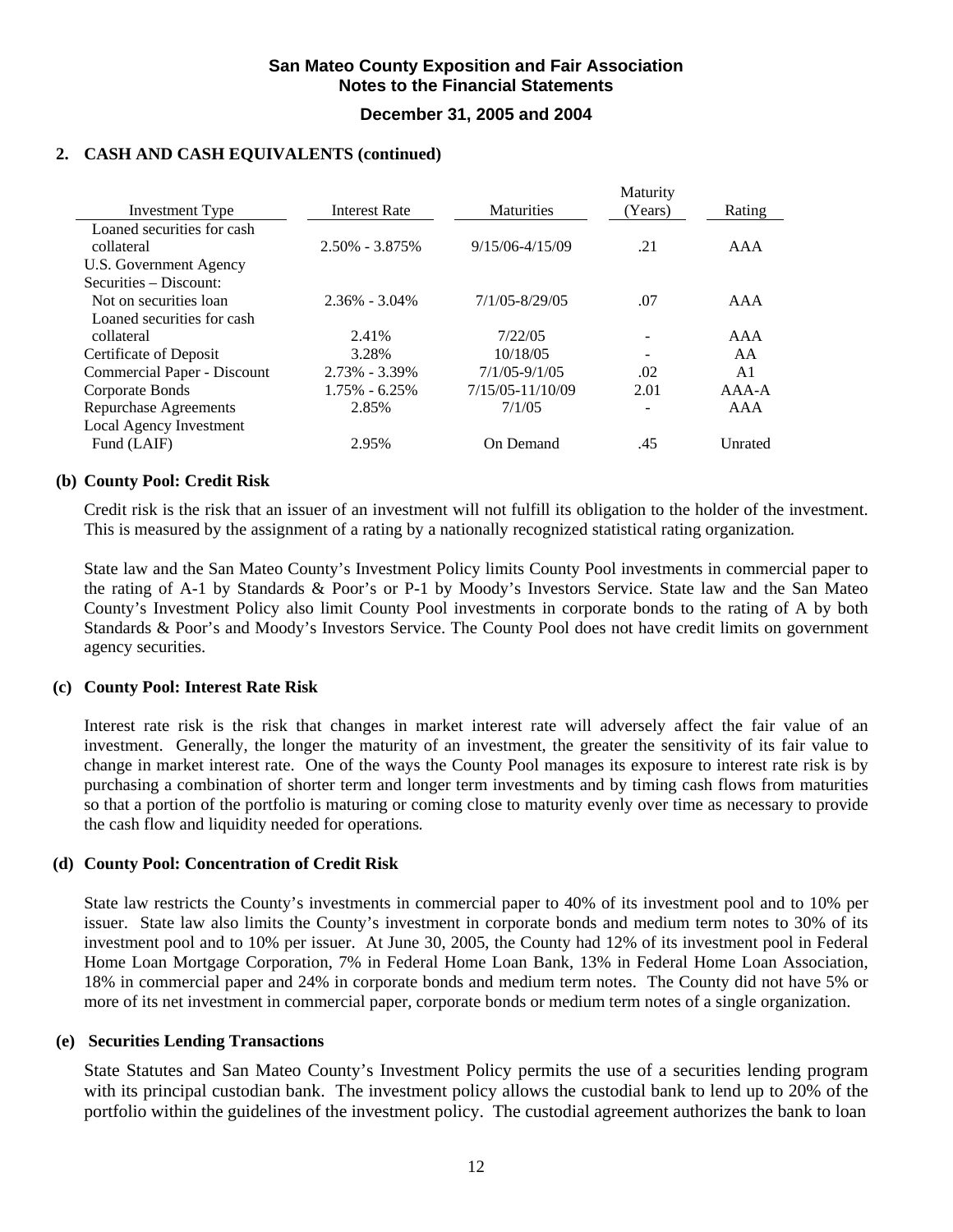## **December 31, 2005 and 2004**

### **2. CASH AND CASH EQUIVALENTS (continued)**

securities in the County Pool. The loaned securities represent securities on loan to brokers or dealers by the County Pool. The County receives a fee from the borrower for the use of the loaned securities. If loaned securities are not returned by the borrower, the County's Custodian is responsible for replacement of the loaned securities with similar securities. All securities loan agreements can be terminated on demand within a period specified in each agreement by either the County or borrowers

The loaned securities as of December 31, 2005 and 2004 consisted of U.S. Treasury notes and bonds, U.S. government securities, and corporate bonds. In return, the County receives collateral in the form of cash or securities equal to at least 102% of the transferred securities plus accrued interest for reinvestment. Cash collateral is invested in the lending agent's short-term investment pool, which at year-end has a weighted average maturity of one day. The relationship between the maturities of the investment pool and the County's loans is affected by the maturities of the securities loans made by the other entities that use the agent's pool, which San Mateo County cannot determine. Securities lending collateral represents investments in an investment pool purchased with cash collateral that may not be pledged or sold without default by the borrower. Total cash collateral as of December 31, 2005 and 2004 amounted to \$97,859 and \$149,350, respectively.

The value of underlying securities loaned by the County Pool as of December 31, 2005 and 2004 amounted to \$95,963 and \$146,421, respectively.

The Association does not have any exposure to credit risk related to the securities lending transactions as of December 31, 2005 and 2004, because the amounts owed to borrowers exceed the amounts the borrowers owe to the San Mateo County Investment Pool.

#### **(f) Deposits with Financial Institutions: Custodial Credit Risk**

Custodial credit risk for *deposits* is the risk that, in the event of the failure of a depository financial institution, a government will not be able to recover its deposits or will not be able to recover collateral securities that are in the possession of an outside party. The custodial credit risk for *investments* is the risk that in the event of the failure of the counterparty to a transaction, an entity will not be able to recover the value of its investment or collateral securities that are in the possession of another party.

As of December 31, 2005, \$436,322 (2004: \$860,521) of the Association's deposits with financial institutions was in excess of federal depository insurance limits.

### **3. ACCOUNTS RECEIVABLE - GENERAL**

At December 31, 2005 and 2004, the accounts receivable - general balance composed of the following:

|                                            | 2005      | 2004    |
|--------------------------------------------|-----------|---------|
| Total accounts receivable – general        | \$111,057 | 78.672  |
| Less: allowance for uncollectible accounts | (5,912)   | (9,713) |
| Accounts Receivable – general, net         | \$105,145 | 68.959  |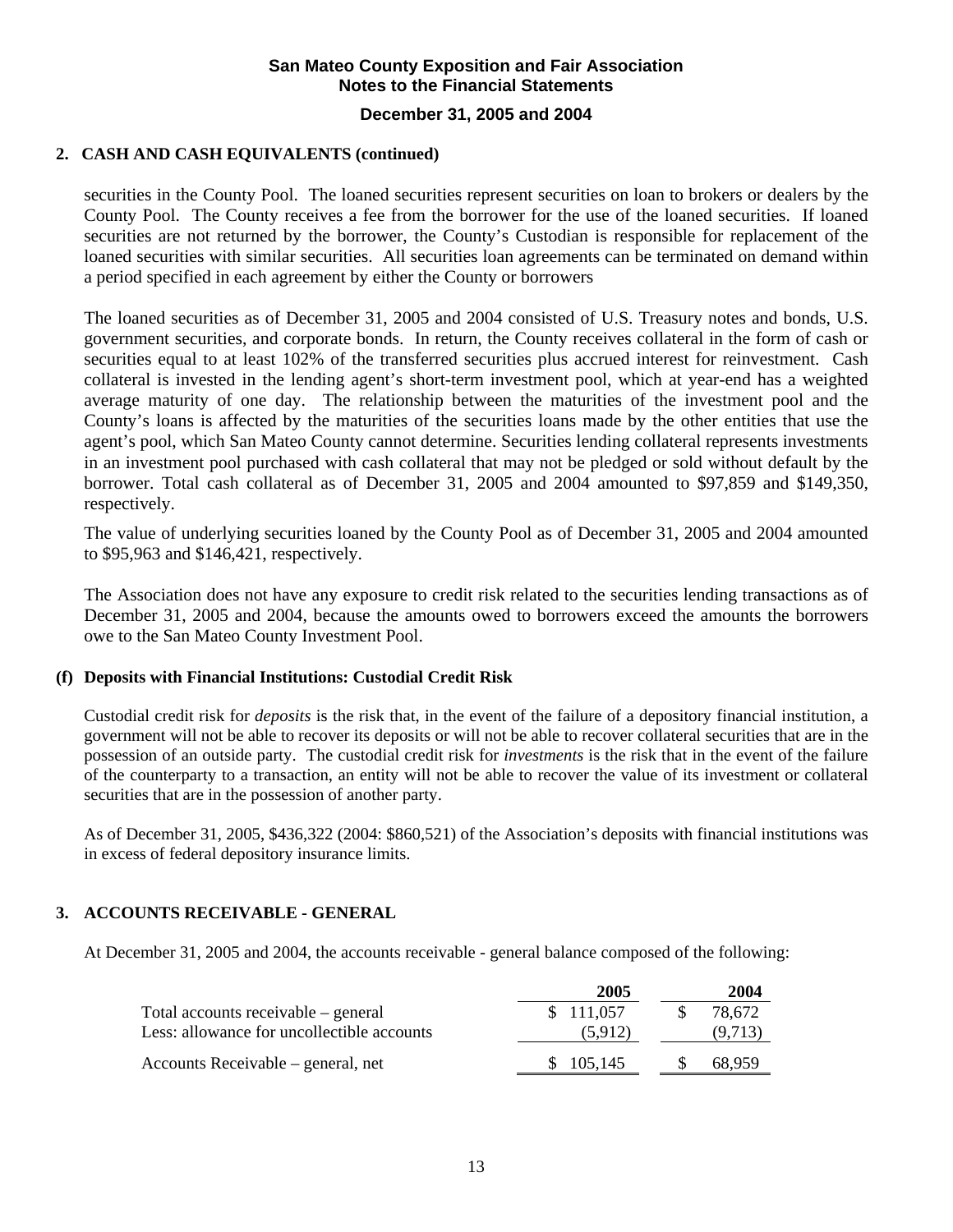## **December 31, 2005 and 2004**

### **4. CAPITAL ASSETS**

Capital assets are comprised of equipment owned by the Association. A summary of changes in capital assets is presented below.

Summary of changes in capital assets:

|                                                                    | <b>Balance</b><br>1/1/2004 | <b>Additions</b> | <b>Retirements</b> | <b>Balance</b><br>12/31/2004 |
|--------------------------------------------------------------------|----------------------------|------------------|--------------------|------------------------------|
| Equipment financed by the Association                              | 804,457<br>\$              | \$251,039        | \$<br>(14,044)     | \$1,041,452                  |
| Less: accumulated depreciation                                     | (698, 478)                 | (47, 832)        | 14,044             | (732, 266)                   |
| Investment in Equipment, net of<br><b>Accumulated Depreciation</b> | 105,979                    | \$ 203,207       | \$                 | \$309,186                    |
|                                                                    |                            |                  |                    |                              |
|                                                                    | <b>Balance</b><br>1/1/2005 | <b>Additions</b> | <b>Retirements</b> | <b>Balance</b><br>12/31/2005 |
| Equipment financed by the Association                              | \$1,041,452                | 808,973<br>\$    | \$<br>(8,264)      | \$1,842,162                  |
| Less: accumulated depreciation                                     | (732, 266)                 | (173, 356)       | 8,264              | (897, 359)                   |

Land and buildings are owned by the County and are made available to the Association for its use under the terms of the contract with the County. Improvements to land and buildings are made subject to County approval and are funded jointly by the Association, the State and the County. Improvements to County owned land and buildings are expensed in the year incurred. For the year ended December 31, 2005, the associated spent \$1,591,244 (2004: \$363,338) for improvements to land and buildings owned by the County.

In 2004, the City of San Mateo Redevelopment Agency (RDA) awarded a grant of \$3,000,000 to the Association for use towards improvements to the County owned land and buildings. As of December 31, 2005 the Association had received \$2,638,083 from the RDA and had spent \$1,937,673. The remaining balance of funds received is included in deferred funding liability presented in the Statement of Net Assets.

### **5. REVENUES**

#### **(a) Fair Revenues**

Fair revenues are mainly from fees charged for admission to the Annual Fair. Commercial space rentals, sponsorships, parking, and a percentage of carnival and concession revenues are also included in fair revenues.

#### **(b) Rental Revenues**

The Association rents out its buildings and grounds during the year for a variety of events. Included in the rental revenues are rents charged for the use of the building and facilities, labor, parking, a percentage of concessions, and equipment rental fees.